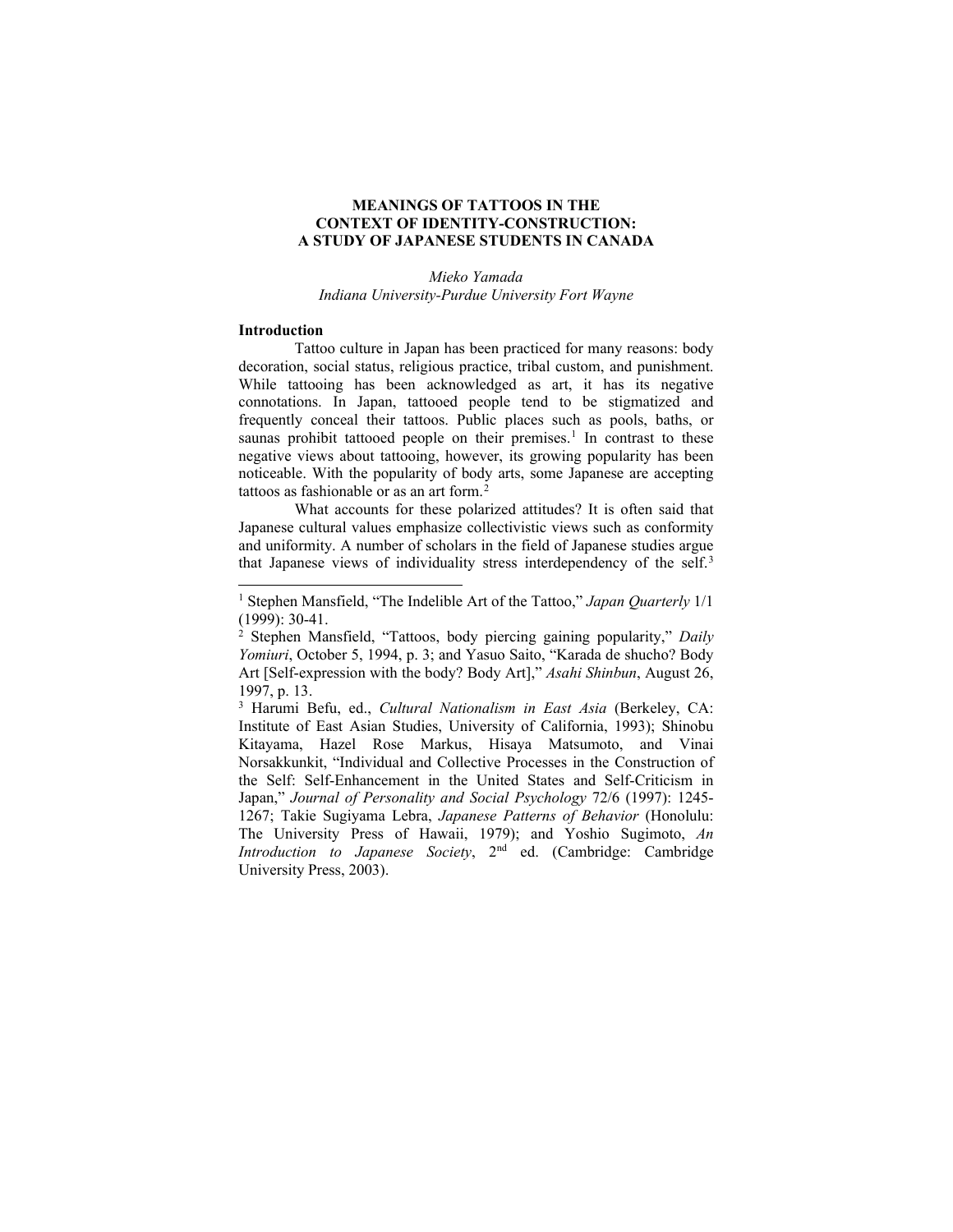From this perspective, Japanese culture assumes a view of "interdependent" individuality rather than "independent" individuality. The pursuit of the Western value of individuality would appear to be at the opposite pole from social expectations in Japan.

Examination of Japanese popular culture also points out changing conceptions of individuality. Marilyn Ivy suggests that new feelings and sensibilities based on individual specific desires emerge in postwar Japan. [4](#page-1-0) The influence of Western values may liberate individuals from the intense social constraints imposed by traditional Japanese structures. More recent studies of Japanese popular culture find conflicts, tension, and vacillation between Japanese tradition and Western cultures.<sup>[5](#page-1-1)</sup> Thus, this recent trend in Japan does not necessarily suggest that Japanese traditional values are being replaced by Western ones, but rather, it may be a reflection of pluralistic realities that various values and individual desires coexist. Given these arguments, Japanese tattoos may express complex issues created by social currents reflected in the polarized attitudes.

This study explores the meanings of tattoos among Japanese students living in Canada to understand the complexity of cultural selfexpression in the context of identity-construction. The major issues in this study are how Japanese international students in Canada commit to being tattooed while living abroad, and how they construct their identities through these experiences. Given results based on survey questionnaires and interviews with Japanese international students studying in Canada, this study identifies the historical, social, and cultural shifts and multi-layered meanings of tattooing practices. The tattoos of the Japanese students are a hybrid cultural form of Western influence and Japanese tradition. Their experiences are significant evidence of Western cultural consciousness but

<span id="page-1-0"></span><sup>&</sup>lt;sup>4</sup> Marilyn Ivy, "Formations of Mass Culture," in Andrew Gould, ed., *Postwar Japan as History* (Berkley: University of California Press, 1993), pp. 239-259.

<span id="page-1-1"></span><sup>5</sup> For example, please see Mary Grigsby, "*Sailormoon*: *Manga (Comics)* and *Anime (Cartoon)* Superheroine Meets Barbie: Global Entertainment Commodity Comes to the United States," *Journal of Popular Culture* 32/1 (1998): 59-80; and Michael L. Maynard, '''Slice-of-Life:' A Persuasive Mini Drama in Japanese Television Advertising," *Journal of Popular Culture* 31/2 (1997): 131-142.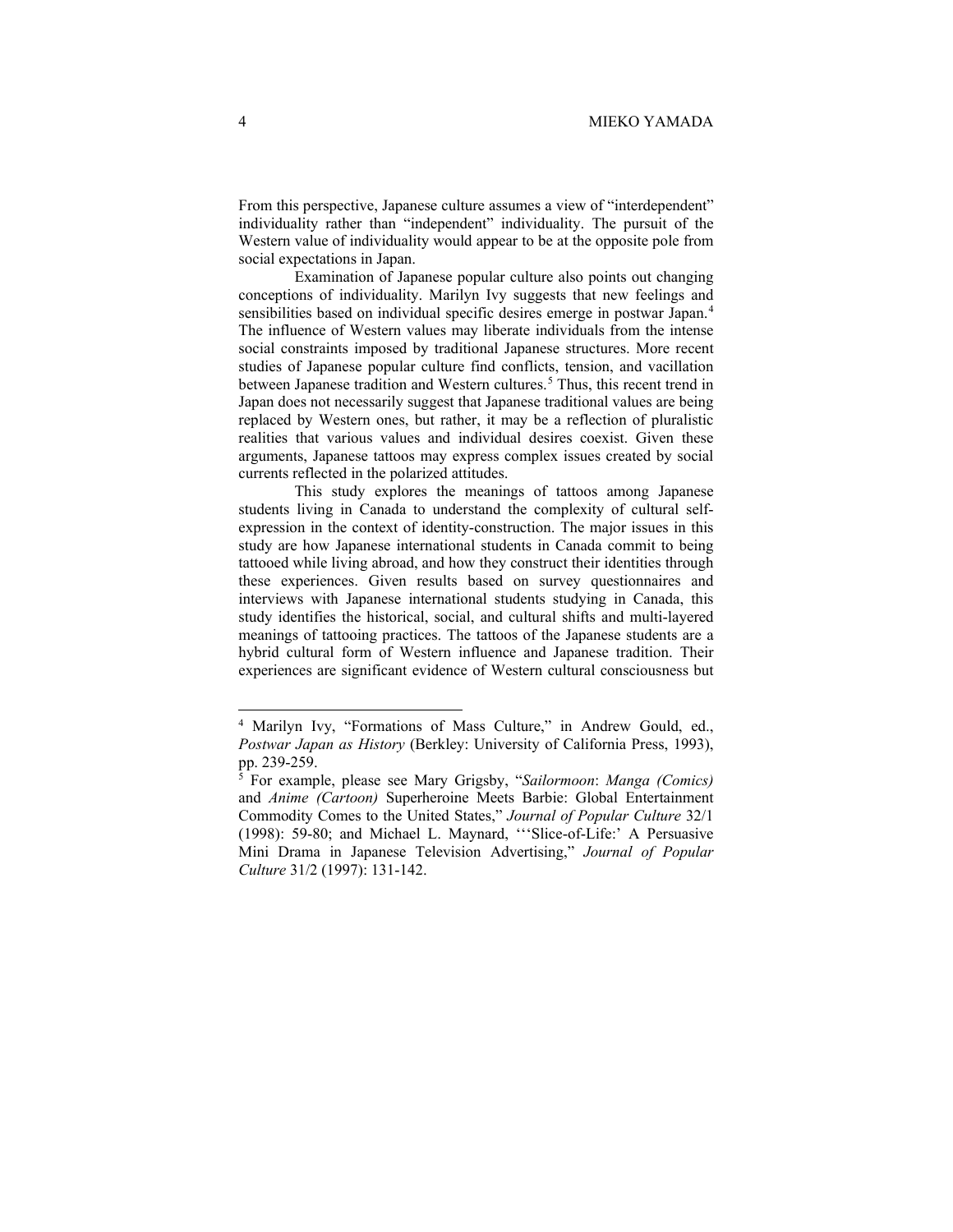also may reveal a cultural tension between Japanese traditional views and the Western concept of individuality.

# **Japanese Tattooing from the Past to the Present**

The tradition of tattooing is often characterized of as unique in Japan, [6](#page-2-0) where a long history of tattooing exists.[7](#page-2-1) The Japanese-style tattooing, so-called "full body suits," was developed during the eighteenth century. This is a style that covers the entire body, from the neckline, back, and chest to the ankle, and the design is based on *ukiyo-e* pictures or Japanese traditional woodblock prints. Its traditional examples were dragons, carp, peonies, and Kannon, the Goddess of Mercy. Punitive tattooing was also widely employed to identify criminals and social outcasts during the same period. Criminals were tattooed on the arm or forehead with symbols designating the places where the crimes were committed.<sup>[8](#page-2-2)</sup> With the advent of modernization, all tattooing practices, including tribal customs, were regarded as a sign of barbarism and were prohibited between 1872 and 1948.

Because of its historical and socio-cultural background, tattooing in Japan is associated with dark and negative images in the minds of many people. It has been inclined to represent either a criminal aspect or a rebellious response to traditional cultural codes. There are notorious Japanese criminal syndicates, *yakuza*, represented by distinctive tattoos. [9](#page-2-3)

<span id="page-2-0"></span><sup>6</sup> Robert Brain, *The Decorated Body* (New York: Harper & Row, Publishers, 1979); Donald Richie, "The Japanese Art of Tattooing," *National History* (1973): 50-59; Donald Richie and Ian Buruma, *Japanese Tattoo* (New York: Weatherhill, 1980); Donald McCallum, "Historical and Cultural Dimensions of the Tattoo in Japan," in Arnold Rubin, ed., *Marks of Civilization: Artistic Transformations of the Human Body* (Los Angeles: University of California Press, 1988), pp. 109-134; and W.R. Van Gulik, *Irezumi: The Pattern of Dermatography in Japan* (Netherlands: Leiden, E. J. Brill, 1982).

<span id="page-2-1"></span><sup>7</sup> W. D. Hambly, *The History of Tattooing and Its Significance* (London: H.F.G. Witherby, 1925); and Haruo Tamabayashi, *Bunshin Hyakushi* [A Hundred of Tattooed Appearances] (Tokyo: Bunsendō Shobō, 1956). <sup>8</sup> Tamabayashi, *Bunshin Hyakushi*.

<span id="page-2-3"></span><span id="page-2-2"></span><sup>9</sup> David E. Kaplan and Alec Dubro, *Yakuza: Japan's Criminal Underworld, Expanded Edition* (Berkeley and Los Angeles: University of California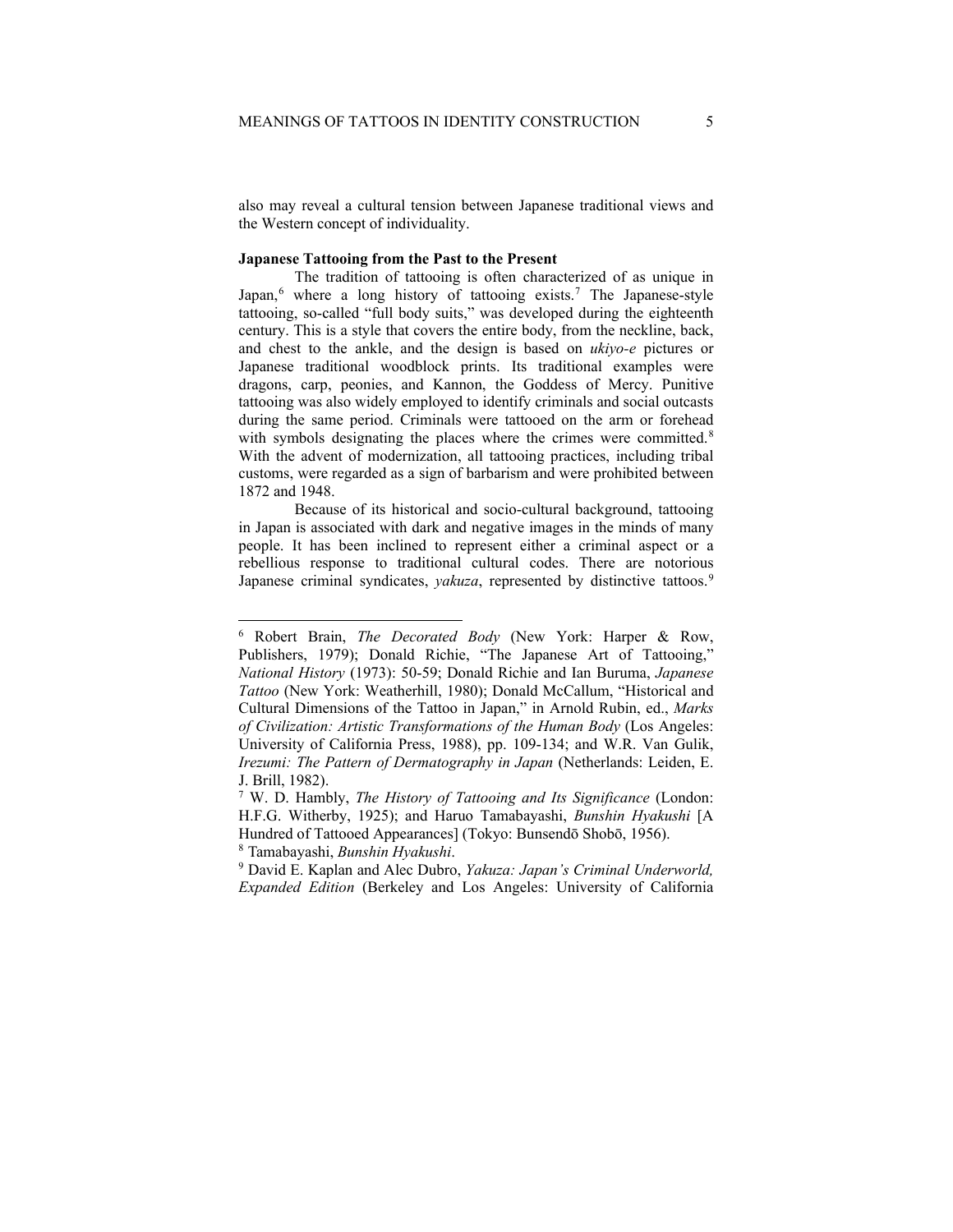Kaplan and Dubro report that approximately sixty-eight percent of the *yakuza* have tattoos. Recently, however, a number of *yakuza* members have tried to remove their tattoos and replace missing fingers in order to return to mainstream society.[10](#page-3-0) Japanese cultural codes, influenced by Confucian doctrine, claim that bodies are given to people by their parents and that intentionally hurting bodies is contrary to the Confucian concept of filial piety.[11](#page-3-1) Hence, tattooing would be considered a rebellion against or rejection of parents or authority. Although tattooing is now legal, some tattoo studios are still housed in unmarked buildings.

Despite the fact that these negative views of tattooing remain, its growing popularity has been noticeable. The popularity of body arts such as body piercing, henna painting, nail-decorating, tattooing, and temporary tattoos among young Japanese is ensuring that the practice will continue.<sup>[12](#page-3-2)</sup> Once defined as symbols of social outcasts, tattoos are beginning to be considered trendy and fashionable.

#### **Tattooing Practices as Subculture and Identity-Construction**

Tattooing practices are part of a subculture, which represents a different way of handling social relations. The experience encoded in subcultures is shaped in a variety of locales.<sup>[13](#page-3-3)</sup> The phenomenon strongly reflects circumstances at school, work, or home, and all environments surrounding us are bound to each other. There is a power struggle between dominant and subordinate cultures, teachers and students, or parents and

Press, 2003); and Florence Rome, *The Tattooed Men* (New York: Delacorte Press, 1975).

<span id="page-3-0"></span><sup>&</sup>lt;sup>10</sup> "Moto kumiin shakaifukki ni kenmei [Ex-yakuza members try hard to come back to mainstream]*,*" *Asahi Shinbun*, February 28, 1997, p. 19.

<span id="page-3-1"></span><sup>11</sup> Robert O. Ballu, *Shinto: The Unconquered Enemy* (New York: The Viking Press, 1945), p. 131.

<span id="page-3-2"></span><sup>&</sup>lt;sup>12</sup> "Tattoos, Body Piercing Gaining Popularity," Daily Yomiuri, October 5, 1994, p. 3; Ken Mori, "Tattoo Mania: 'yōbori' yori 'wabori' ga erai [Tattoo Mania: Japanese style tattooing is greater than Western style]," *Shūkan Asahi*, May 21, 1999, p. 73; and Saito, "Karada de shucho? Body Art," p. 13.

<span id="page-3-3"></span><sup>13</sup> Dick Hebdige, *Subculture: The Meaning of Style* (London and New York: Routledge, 1995), pp. 84-87.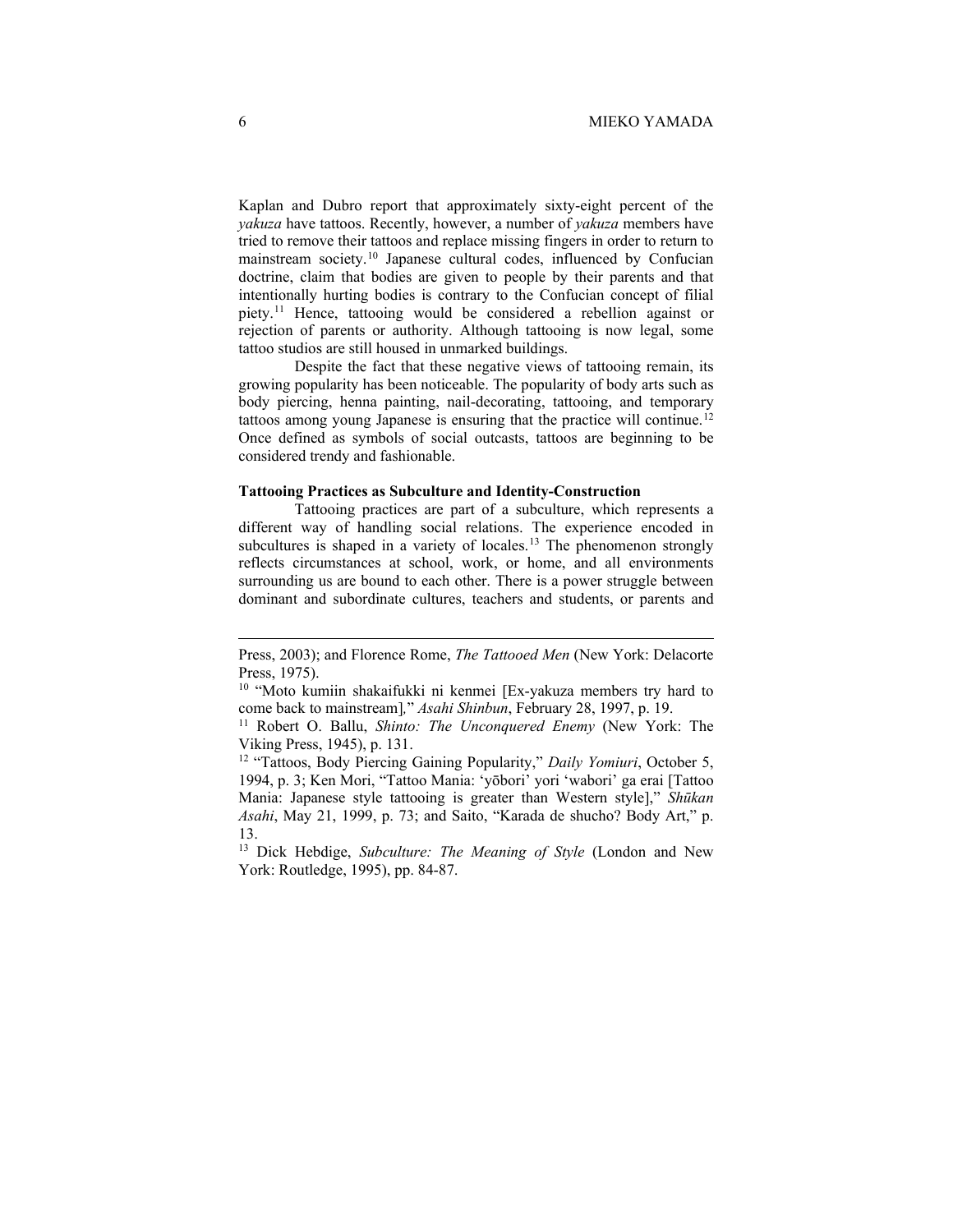children. This process produces marginal discourses within the broad confines of experience.

The concept of identity emerges from interactions between individuals and society. Identity is an ongoing phenomenon constructed by interactions among people, institutions, and practices.[14](#page-4-0) Tattooing is a way of using coded meanings in the everyday life of social interaction. Why does the practice of tattooing gain popularity in Japan regardless of the negative cultural attitudes toward tattooing? This study suggests that the acceptance of being tattooed is an essential experience for the Japanese participants to express and manifest themselves.

A physical body is decorated with images, symbols, or signs. Symbols and signs are used to convey messages to others. The images of tattoos are significant symbols representing not only the self, but also one's interactions with others and society. Clinton Sanders sees a tattoo as a product which extends a social life.[15](#page-4-1) While tattoos are symbols of disassociation from conventional society, they are also seen as a connection to alternative social groups which appreciate this type of body decoration.<sup>[16](#page-4-2)</sup> Self-expression is a response to a set of circumstances, particular problems, and contradictions.

In this study, tattoos are seen as socially and culturally meaningful signs to reflect specific events in ongoing life histories. Meanings, norms, and values are intertwiningly shaped by external as well as internal worlds. By accepting to be tattooed, the Japanese students learn, understand, and reproduce cultural norms and values through symbols on their bodies. Being tattooed becomes an event in the process of actual becoming, that is, part of constructing identities.

<span id="page-4-0"></span><sup>14</sup> Johan Fornäs, *Cultural Theory and Late Modernit*y (London: SAGE Publications, 1995); Michael Holquist, *Dialogism: Bakhtin and His World* (London and New York: Routledge, 1990); and Madan Sarup, *Identity, Culture and the Postmodern World* (Athens, GA: The University of Georgia Press, 1996).

<span id="page-4-1"></span><sup>&</sup>lt;sup>15</sup> Clinton R. Sanders, "Tattoo You: Tattoos as Self-Extensions and Identity Markers," in Mary Lorenz Dietz, Robert Prus, and William Shaffir, eds., *Doing Everyday Life: Ethnography as Human Lived Experience* (Toronto: Copp Clark Longman Ltd., 1994), pp. 203-212. 16 Clinton R. Sanders, *Customizing the Body: The Art and Culture of* 

<span id="page-4-2"></span>*Tattooing* (Philadelphia: Temple University Press, 1989); and Sanders, "Tattoo You."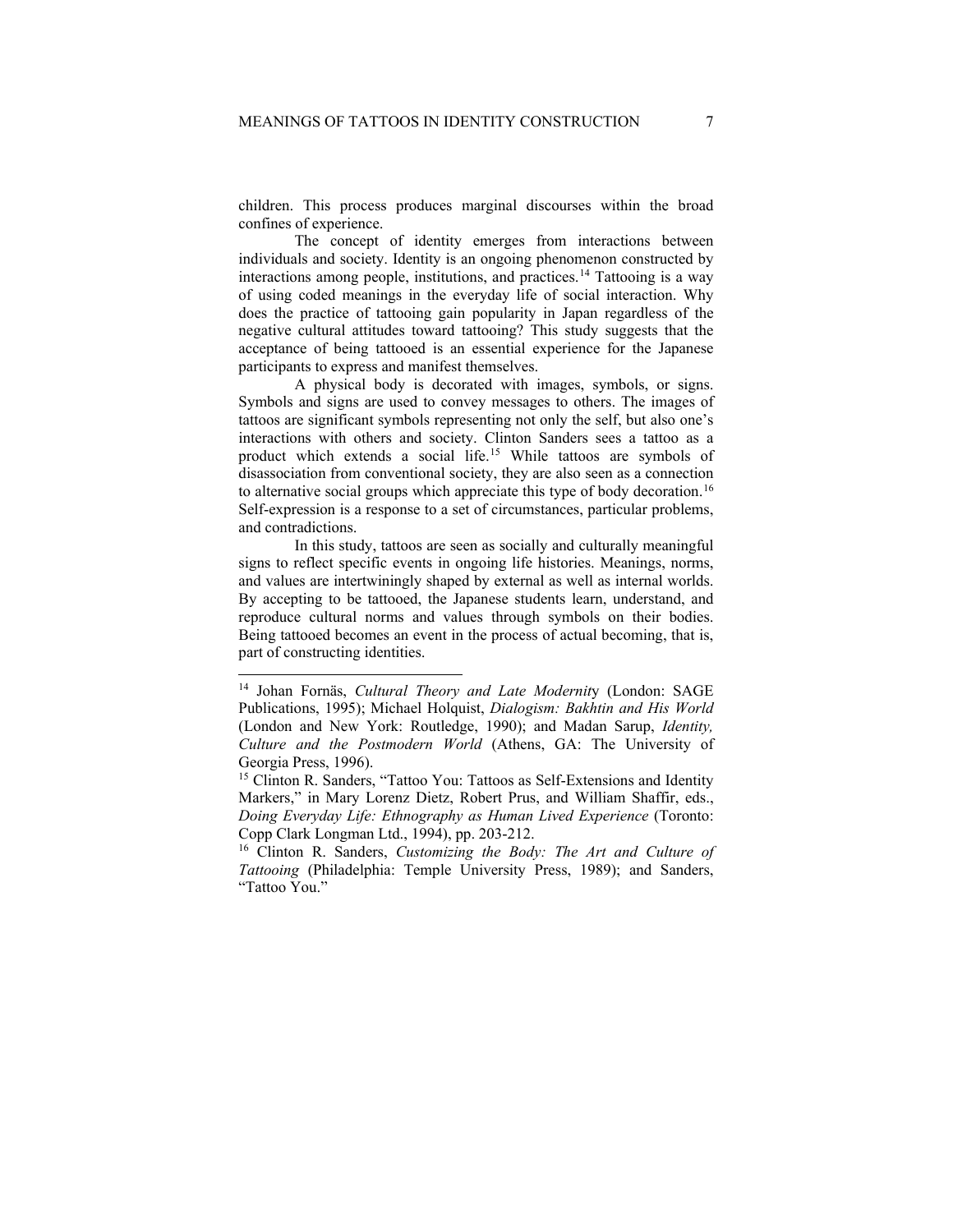# **Tattoos as Cultural Tensions**

Today's society may contain elements of both modernity and postmodernity. Due to the different uses of time and space, "[g]lobalization divides as much as it unites; it divides as it unites – the causes of division being identical with those which promote the uniformity of the globe."<sup>[17](#page-5-0)</sup> Various dimensions of polarity in the globalized society can be observed: assimilation, uniformity, and inclusion, as well as segregation, separation, and exclusion. This is not a shift from traditional to modern society; rather, these dimensions represent conflicts and contradictions between modern and postmodern phenomena.

Identity discourse reflects the state of society. Our individuality is socially and culturally produced. The shape of our society depends "on the way in which the task of 'individualization' is framed and responded to."[18](#page-5-1) Individualization refers to the emancipation of the individual from the ascribed and inherited determination of one's social character. The idea of individualism exists in terms of responsibility and autonomy. Actors are charged to take responsibility for performing a task and for its consequences. Although the concept of individualism gives us a wider range of choices, it also gives us a new challenge to overcome our conflicts, contradictions, and constraints. Searching for identity is the by-product of the combination of globalizing and individualizing pressures and tensions that the globalization processes raise.<sup>[19](#page-5-2)</sup>

This study helps to ascertain whether cultural conflicts and contradictions exist in self-expression. The conflicts and contradictions emerging from their tattoo experiences serve as valuable information to provide a more complete understanding of the complexity of Japanese culture. Why did Japanese students studying aboard want to get tattooed, given that tattoos are still viewed as negative by large segments of Japanese society? What is expressed by tattoos? How do the students understand their home country and a new culture through being tattooed? Examining attitudes among the Japanese students in Canada, this study intends to answer these questions.

<span id="page-5-0"></span><sup>17</sup> Zygmunt Bauman, *Globalization: The Human Consequences* (New York: Columbia University Press, 1998), p. 2.

<span id="page-5-1"></span><sup>18</sup> Zygmunt Bauman, *The Individualized Society* (Cambridge: Polity Press, 2001), p. 144.

<span id="page-5-2"></span><sup>19</sup> Ibid., p. 152.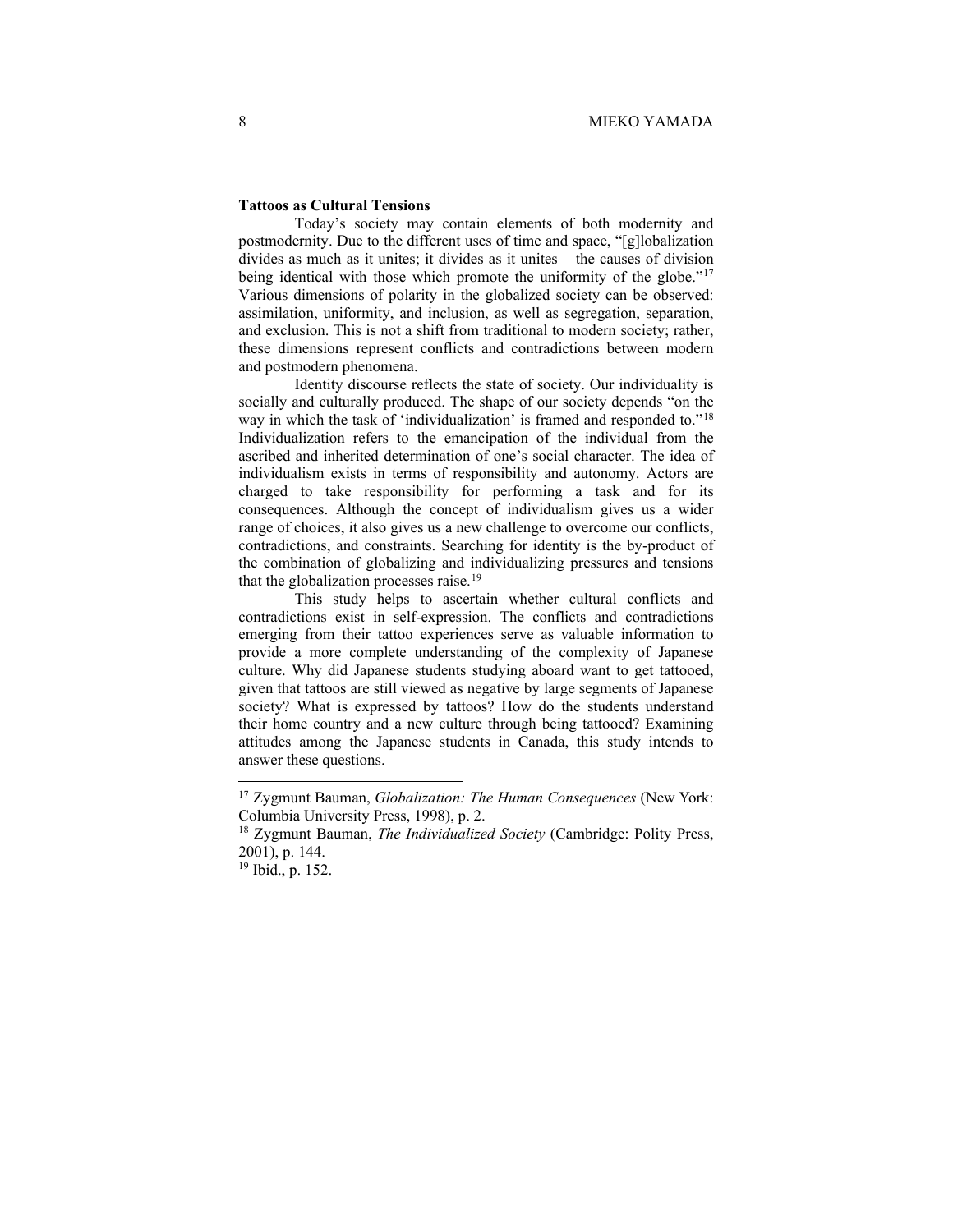### **Research Setting and Data Collection**

This research was conducted in Victoria, British Columbia, Canada, and Tokyo, Japan from 1998 to 2001. A questionnaire and interviews were conducted at the University of Victoria, Canada. The questionnaire was intended to identify general attitudes toward tattooing practices among Japanese students. A total of thirty Japanese students (ten males, twenty females) participated in the survey. In the questionnaire, social and personal attitudes toward tattooing practices were asked along with impressions about tattoos.

Face-to-face interviews with tattooed Japanese students were conducted in order to explore a deeper understanding of the cultural complexity that appeared in their tattoo experiences. Interviewees were recruited by word of mouth or by an advertisement posted on campus and in Japanese supermarkets in Victoria. The survey participants were also asked if they were tattooed and if they would be willing to participate in the interviews.

# **Attitudes toward Tattooing Practices**

Impressions about tattooing practices among survey participants had both negative and positive elements. Although approximately seventy percent of Japanese participants had never seen tattooed people in Japan, the others reported that the tattooed people they had seen in Japan were either the *yakuzas* or young Japanese who accept tattoos as a form of fashion. The *yakuzas* have a very negative image and tend to be associated with tattoos, and as such, their tattoos are negative and stigmatized in Japanese society. On the other hand, the popularity of tattoos among young Japanese was frequently mentioned.

The most common knowledge about tattooed people is that they are not allowed to go to public places such as pools, saunas, and baths. Half of the participants reported that tattooed people in Japan are treated differently, depending on the tattooing styles. If people have traditional Japanese tattoos, they are regarded as members of the *yakuza*. If they have Western tattoos, they are considered to be ordinary people or non-*yakuza*.

The majority of the survey respondents denied having any tattoos. They indicated that there are three major obstacles: the permanency of tattoos, the pain during the operation, and getting permission from parents. Even though tattoos are technically erasable by laser surgery, it is impossible to get the original skin back. Because of the permanency, it could be "regretful" and cause one to be permanently "stigmatized" in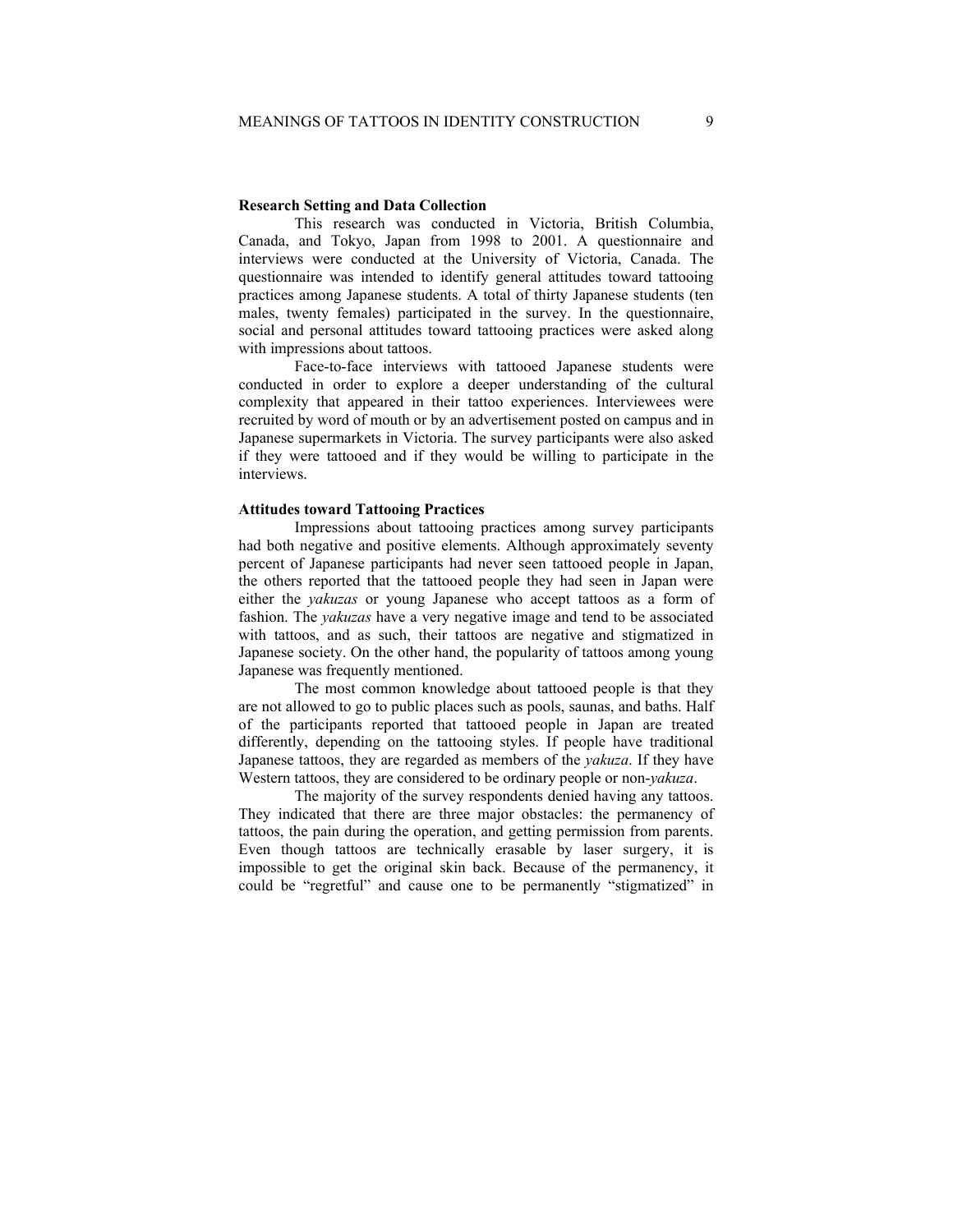Japanese society. In addition, there were phyical concerns about the physical pain associated with a tattoo. Many frequently mentioned the pain during the drawing operation. Finally, the participants were concerned not only with the permanency and pain, but also with the filial impiety that tattooing might reflect.

The conflict between filial piety and individuality was clear. In Japan, filial piety is a key criterion for decision-making. Even though individuals want to pursue their own freedom, they are particularly concerned with their family, especially their parents' reactions and opinions. These Japanese students clearly struggled with the traditional code of ethics and a new cultural theme of the role of individuals in contemporary Japan.

#### **Meanings of Tattoos in the Context of Identity-Construction**

My questions were why Japanese students decide to be tattooed, given that tattoos are still viewed as negative by large segments of Japanese society; how the students legitimate their tattoo experiences as well as other cultural practices in a new environment. Five Japanese students, two males and three females, ranging in age from nineteen to twenty-seven years old, agreed to participate in unstructured interviews. By analyzing the tattoo narratives by the five Japanese international students,  $20$  I explore how they construct the meanings of tattoos and how they learn and understand the concept of individuality in the context of identity-construction.

### **Dream for the Future**

"I wanted something related to the sea," said Sachi, a nineteenyear-old female college student who had been in Canada for about two years. Sachi has a tattoo of Orca, a killer whale, on her right ankle. The only color is black. "It was not until I came to Canada that I met a person with a tattoo. Tattoos were not my style till then," Sachi said. In Canada, it became common for her to see people with tattoos in daily life. "One of my Canadian friends has a tattoo on her ankle, and I thought it was cute. This might be the first time I had seen a tattoo." Sachi got her tattoo in Canada when she was seventeen. There are several reasons why she chose the ankle for her tattoo:

<span id="page-7-0"></span><sup>20</sup> Interviewees' names are pseudonyms.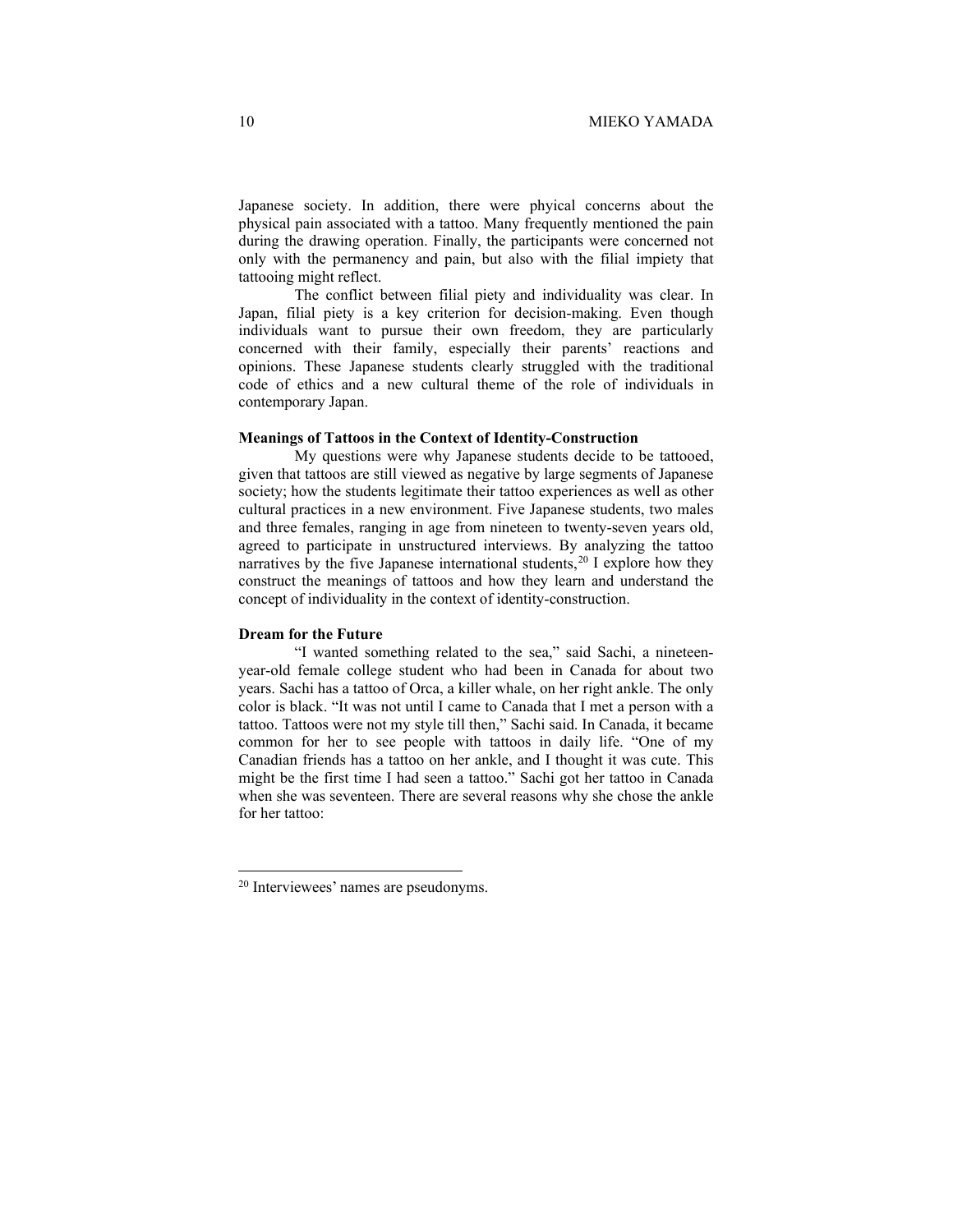I didn't want it on the arm, but I don't know why...I didn't choose the arm because I imagined that my tattoo on the arm might change when I lost more weight [She laughed]…And it would look awful when I became older. I heard that a tattoo on the arm was for men. A tattoo on the ankle is for women. I heard it looked feminine.

In Sachi's case, her tattoo is connected with her major, biology, and her dream for a future career as a marine biologist. Sachi had visited an aquarium in her childhood and this impacted her for life. "I still remember the Orca at the first sight in my childhood. It was huge and beautiful. It just fascinated me."

#### **Ultimate Beauty**

The traditional Japanese style of tattooing is based on *ukiyo-e*, where the whole body is considered a canvas. Shoko, a twenty-seven-yearold Japanese woman, was first attracted by tattooed Japanese women. "In a certain scene on TV, a tattooed woman wearing a kimono showed up. I saw the tattoos on her back when she took off the kimono. I thought, 'Wow! How beautiful she is!' Since then, I had wanted to wear tattoos, but couldn't find a tattooist. I wondered how I could find such people." Shoko asked many people if they knew anyone who could tattoo. Finally, one of her friends introduced a tattooist to her, and eventually she had a chance to get tattooed.

Shoko has two butterflies: one on her left earlobe and the other on her right breast. They were done on the same day in Japan, at the age of twenty. The butterfly on her earlobe is only black, and the other is colored black and blue. Shoko also has a cosmetic tattoo on her eyebrows. The cosmetic tattoo is permanent make-up, replacing eyeliners, eyebrow pencils, lipliners, full lip tinting, and beauty marks. Her eyebrows were tattooed at age twenty-six in Japan.

Shoko described her tattoos as two different types: "real" tattoos (the butterflies) and "cosmetic" ones. Shoko liked butterflies with big black wings. Blue is her favorite color and she also used that for her butterfly tattoo on her breast. Shoko explained why she chose the image of the butterfly:

> I was often told that I did not settle in a certain place like a butterfly flies from a flower to a flower. Actually, I moved from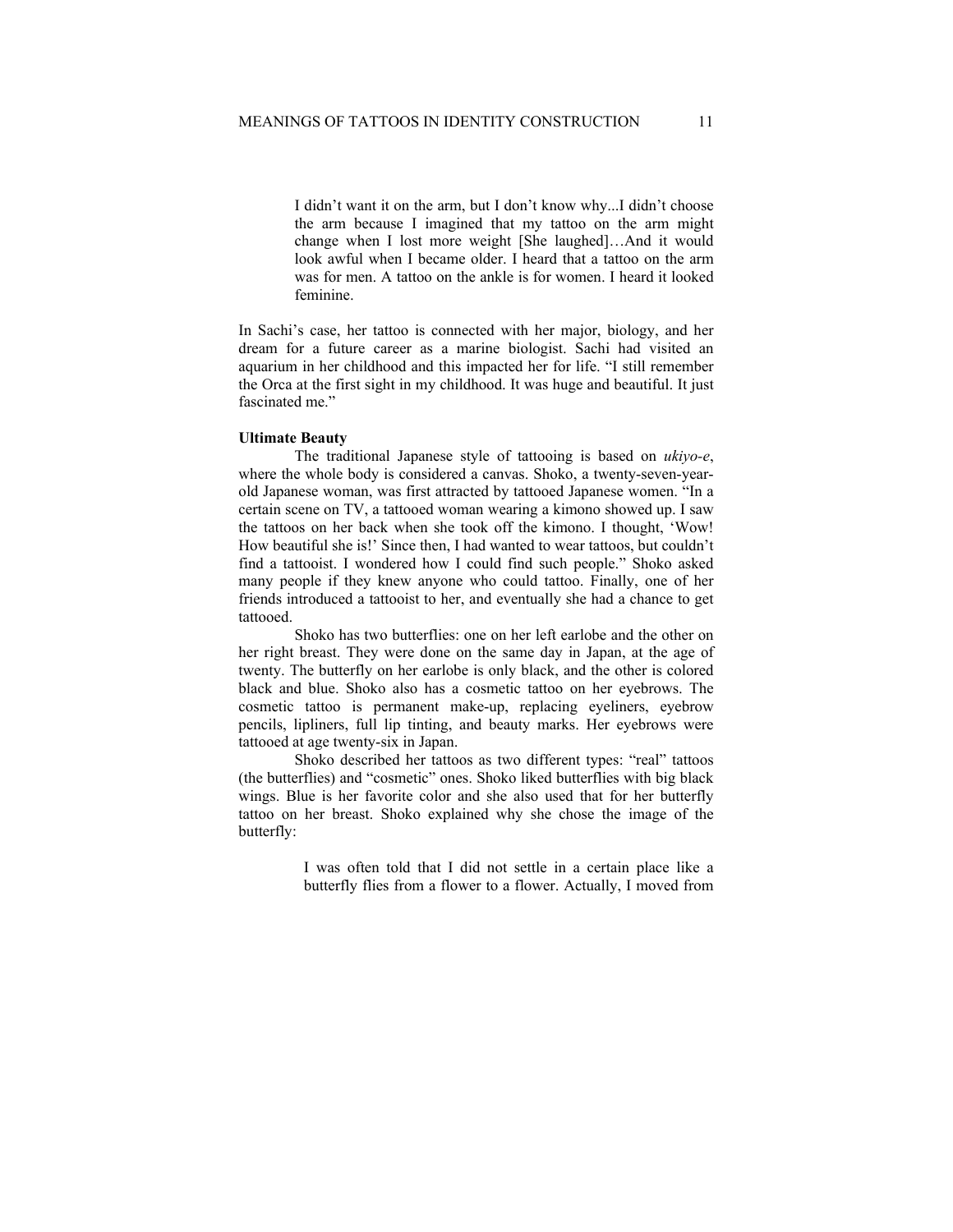place to place very often. I thought the butterfly was me. Then, I decided to have the image for my tattoos.

Shoko is fashion conscious and wears many earrings, rings, and bracelets. In reference to her other tattoos, she used the Japanese term, *aato meiku*, which means "artistic make-up." She said that *aato meiku* or cosmetic tattoos are used on the eyebrows, eye lines, or lips and that it was popular among women at her workplace in Japan. Shoko had *aato meiku* because she was not satisfied with her own eyebrows; she wanted to look prettier. Shoko also said that getting *aato meiku* was more painful than for her other tattoos. The tattoos on the eyebrows were done by hand, not by machine: "When the tattooers puncture the skin on the eyebrows, they tattoo with the needles by hand as many times as the number of pores." Shoko continued, "Women are likely to care about the eyebrows when they make up. To draw eyebrows are important for women who don't have rich eyebrows."

#### **Creativity**

Risako is a twenty-one-year-old female college student in Victoria, majoring in art. She spent most of her high school years in England and then moved to Canada. Risako had been in Canada for five years. Besides her three tattoos, which were done in Canada, she got her ears and tongue pierced. Risako described how she first met tattooed people and revealed her bias about being tattooed:

> I saw a tattoo for the first time when I was in England. All members of my host family were tattooed. I had negative images about tattooing before I had met the host family. I had thought tattooed people were scary and that only the *yakuzas* had tattoos. But, I found the host family nice even though they had tattoos. I shouldn't think that they were bad people, judging from their tattoos. I saw many people who were engaged in the church in England. They were serious Christians, and working with charity activities. They were very kind and compassionate. My bias toward tattooed people that I had had gone. This was the first time that I met tattooed people, but I didn't think I would be tattooed at that time.

Risako's experiences in England and later in Canada had a great impact on her attitude toward tattoos, and prompted her to get tattooed: "Some of my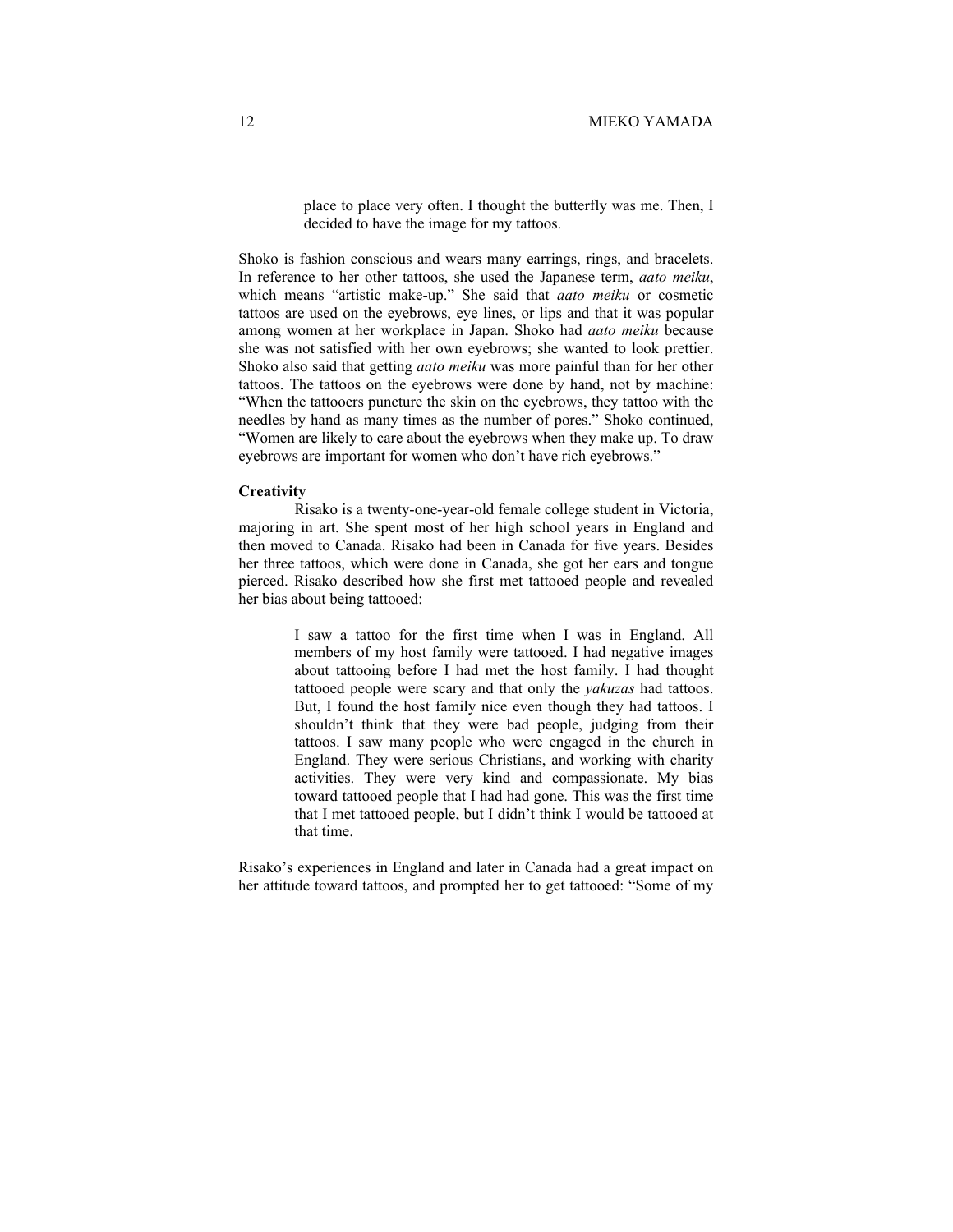teachers and friends in Canadian high school had tattoos. Two out of three acquaintances were tattooed. When I went to the concert, for instance, I saw many young people with tattoo. It became a natural scene to me."

Her first tattoo, which she received at the age of seventeen, is on her right upper forearm. It is an abstract image that she designed and looks like a cross:

> I don't like a certain image that everyone can easily tell what it is. The first design was similar to a cross. One of my friends has asked me, "Is this image from England?" This image probably came from my experience in England. I am not a Christian, but I still remember all the hymns and phrases in the Bible that I learned. Because the people I met my first time in England happened to be Christians, I was influenced by them.

At nineteen, she had a second tattoo done on her stomach. The second tattoo is a Sanskrit letter, a symbol of the god of snakes, which came from an amulet her grandmother had given her. When she saw the god of snakes on the amulet, she wanted to have it for her tattoo: "I was born in the year of the snake. I thought, 'This is my god! It might protect me.'" She wanted to place it on the center of her body because she respects the sacredness it represents, the spiritual connection, and life-affirming support. No one can see the tattoo on her stomach:

> It makes my tattoo more mysterious, and I feel it actually protects me. I wondered whether I should choose the back or front. It didn't look cool if I had it on the back. So I chose the front. I wanted this god on the center of my body.

Risako never showed her god of snakes tattoo to me, although she openly showed the rest of her tattoos. She said she does not want to display the god of snakes tattoo because of its sacredness. Risako feels she is protected by the sacredness of the amulet but also connected to her grandmother, family, and ancestors.

The last one, on her back, was also designed by her. It is an abstract design but looks like a pair of seahorses. "When I tried to design my third tattoo, I came up with something symmetrical. I did not intend to draw a pair of seahorses, but yeah, it looks like it." She wanted to get this tattoo to celebrate her twenty-first birthday.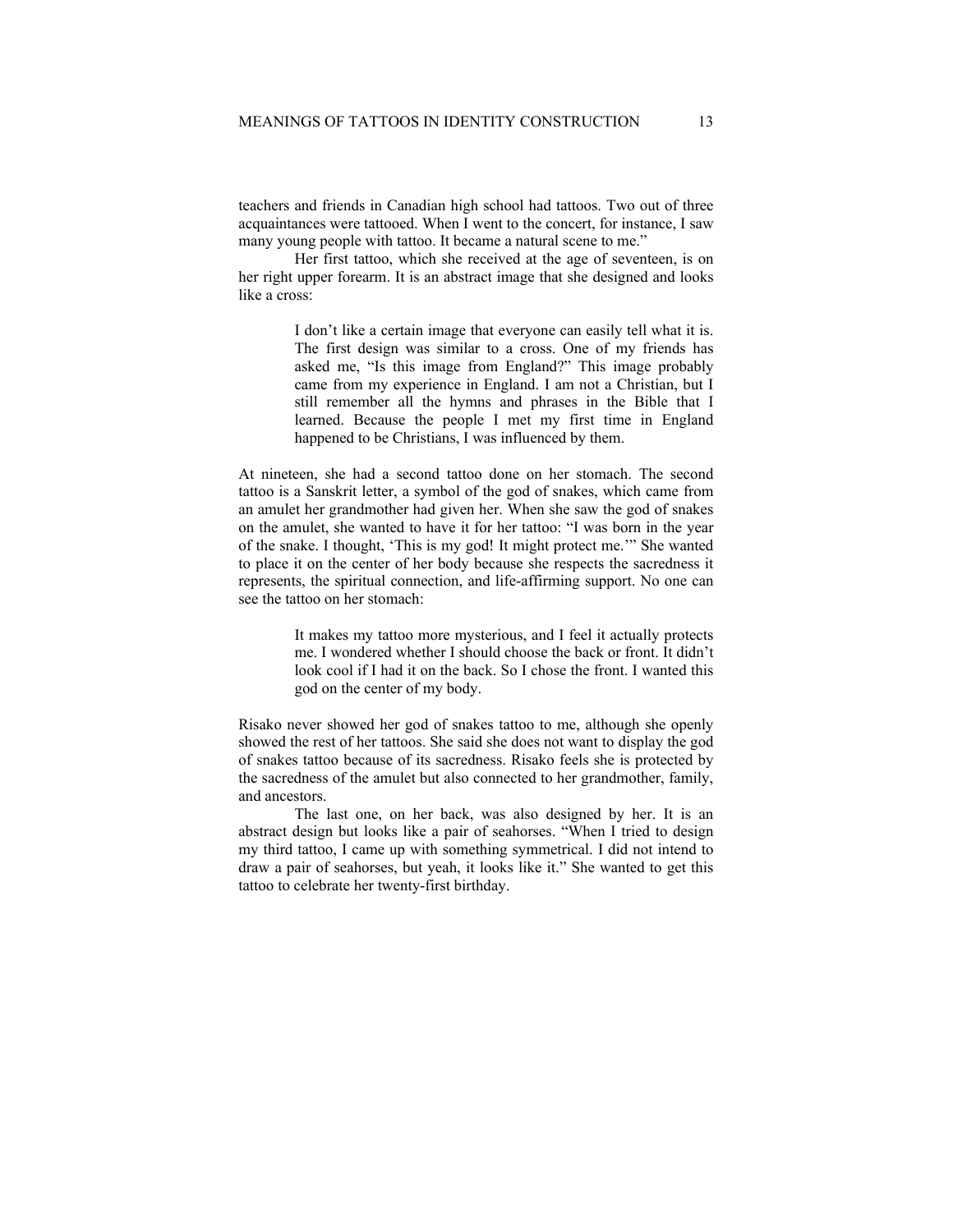# **Attachment to Others**

While tattoos express uniqueness and independence, they also represent a sign of attachment or connection to other people. Hiro is a twenty-three-year-old male student who learned English as a second language. He has a red and black tattoo of the sun in Haida style (native Canadian art) on his right calf. Hiro had his tattoo for only a few months before the interview. He chose the design of the sun in the Haida style and had it tattooed on his right calf because:

> The sun is the source of the universe and symbolizes the center of power. I am also playing an important role as a leader among our cohort. So I wanted to get this design as a symbol of myself.

He found several different images of the sun while searching for his favorite tattoo design, but did not like most of them. That was the work of native Canadian art. "This design that I chose is not too showy, but not too simple. It just fits me."

Hiro also has some Japanese friends with tattoos. Although he enjoyed seeing other people's tattoos while he was in Japan, he had never considered that he would actually be tattooed. "I wouldn't have been interested in having a tattoo if I had been only in Japan, because I rarely saw people with tattoos in daily life," Hiro said.

When Hiro was a child, his parents were divorced, and he was forced to live away from his mother. His father had to work hard to support the family, and Hiro normally stayed with his grandparents. He missed his mother very much. Because of his cheerful nature, however, Hiro has many friends and is always the center of attention among them. "I'm not a religious person, but I think that God didn't give me a happy family, but my positive character instead." His tattoo is a symbol for himself. He also mentioned that his tattoo was for others. Hiro's tattoo is proof to himself that he overcame his loneliness in the past, and is a magnet that attracts other people.

#### **Affirming Sexuality**

Toshi, twenty-two-years old, is a male college student in Victoria and has been in Canada for over five years. Toshi has two tattoos, but has been tattooed three times, all in Canada. His first tattoo was a devil because it came from his nickname, "Devil." He did not like the image, so he covered it up with a chrysanthemum. "I liked my nickname when I got my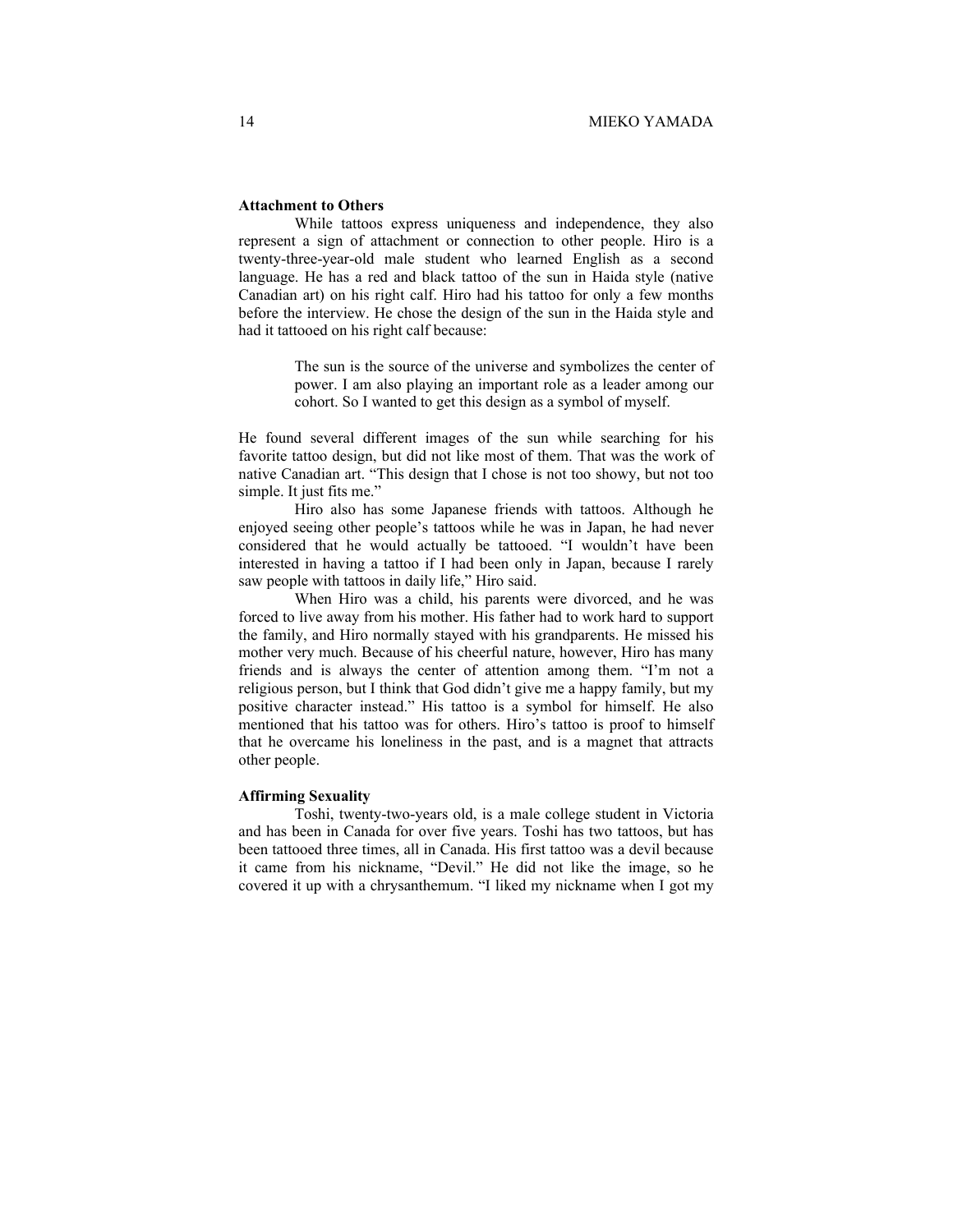first tattoo, but didn't care for it later." As for the design of the chrysanthemum, he said, "It is a symbol of Japan."

The other tattoo is tribal, which is composed of thick lines. Toshi did not speak of a particular reason for getting the tribal tattoo. He just liked it. When he chose this design, he thought it looked cool: "Whenever I felt I wanted a tattoo, I got one." But he is not perfectly satisfied with his tribal tattoo anymore. Now he is more interested in Japanese art and design, and has found that he wants tattoos related to Japanese tradition and culture. Toshi revealed his next project: "I want to have one more tattoo next to the chrysanthemum. I am thinking of getting our family crest for a new one. It will be the last one."

Toshi discovered he was homosexual when he was about twelve years old. He was shocked and struggled with his sexuality while he lived in Japan. He wanted to drop out of the high school, but his parents forced him to continue. He stayed until he was eighteen, but then ran away. Because he did not have any money, Toshi became a male prostitute for several weeks. "It was fun to meet other gay people. Looking back now, however, I think I did some stupid things." He went home after several weeks of prostitution. Toshi and his parents discussed his situation at great length. His parents suggested that Toshi study abroad and he agreed with them. It was after Toshi came to Canada that he saw tattoos on many people. He has been attracted to tattoos since this introduction.

# **Body Locations and Designs of Tattoos**

In all interviews, the participants carefully considered getting a tattoo, and it was a serious decision for them. They were particularly concerned about how tattooed people are treated in Japan. Even though they all openly show their tattoos in Canada, they reported that they would hide the tattoos when they go back to Japan. Sachi even considered the possibility of going back to school in Japan before she decided to have a tattoo. Choosing body locations and designs for tattoos is a significant decision and perhaps depends on where these tattooees' personal interactions take place.

The choice of body locations appears to correspond to the reasons the participants have given for their tattoos. Risako has a tattoo on the upper arm. She chose the location because of the tattoo design she created: "I thought that the shape of my tattoo design would fit on the arm." She first elaborates her ideas to design tattoos and then thinks about where on the body to place it. In Shoko's case, inferior feelings about her body were a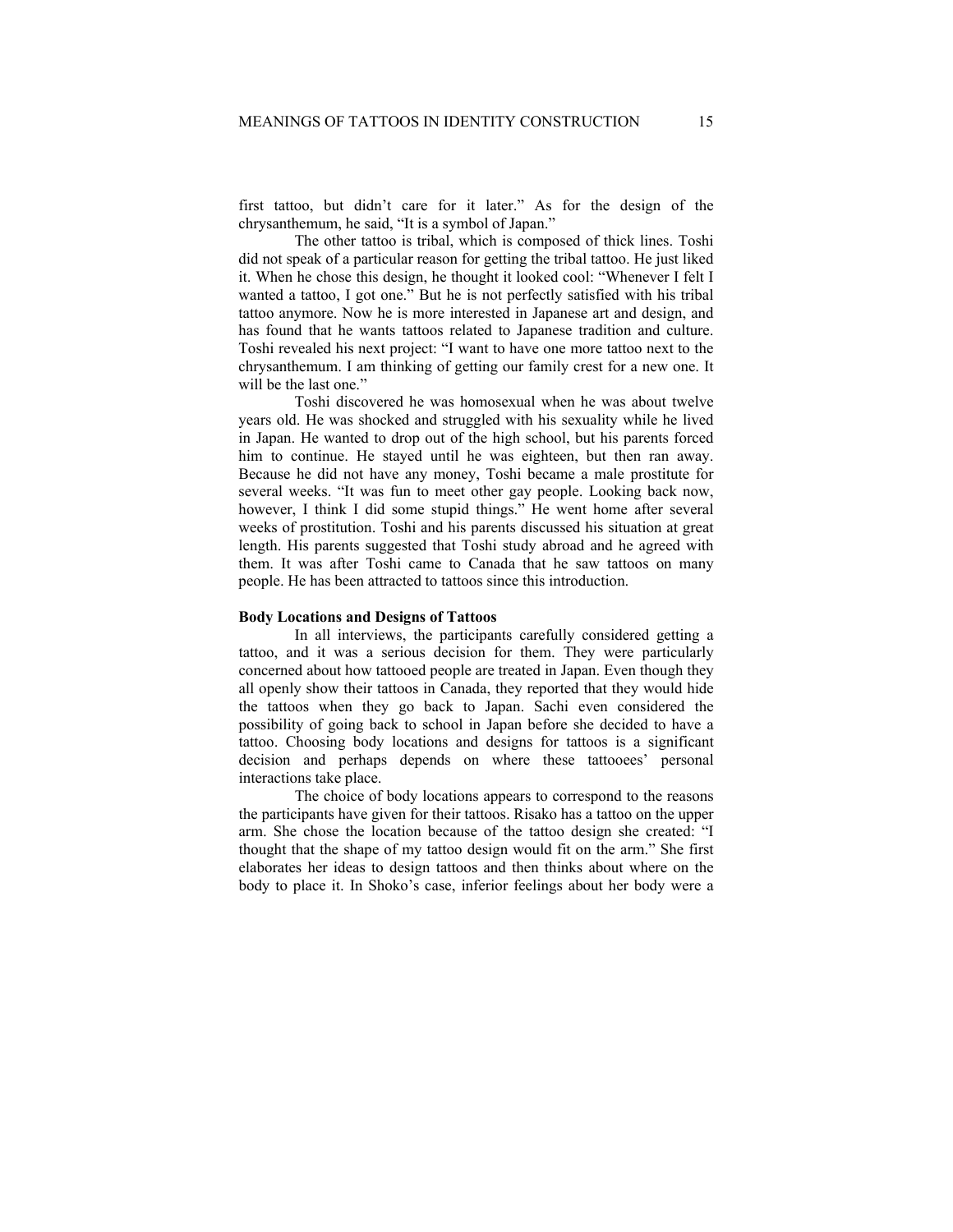major reason: "I had a little bit of inferiority with regard to my breasts. By getting tattooed, I can cover the inferiority that I have." Her butterfly tattoo on the right breast is small enough to be covered by a bra, and it is a way of overcoming her sense of inferiority, but allows her to maintain her beauty consciousness. As for the tattoo on her earlobe, Shoko thought the location was unique:

> I started with getting ears pierced. I've worn a couple of earrings. I am too lazy to change them every day. I was also thinking how I could be outstanding by getting tattoos. I like to be outstanding. I wanted to be tattooed on a unique location that people rarely chose. That's on the ear! It's hardly seen on the ear, right? Nobody's been tattooed on the earlobe except for me.

While female informants tend to be tattooed for cosmetic reasons, Hiro considers his tattoo as a public symbol. Hiro decided to be tattooed on his calf because he wants attention when he is in public. "I usually wear short pants, and people can see my tattoo. I thought I could get more attention from others. I like to be the center of attention." He wishes to receive interactions with others because of the tattoo. Unlike Hiro's intention, Toshi does not want to show off his tattoos in public. His tattoos are strictly private. Toshi chose to have tattoos on his back and ankle. He indicated that he consciously thought about the easiest parts of the body to hide his tattoos. He thought it was common to be tattooed on the back and that it looked cool. Besides, nobody can see tattoos on the back under his clothes.

The designs that all the interviewees chose are Western in style. Even though they appreciate the traditional Japanese style of tattooing, all the interviewees hesitate to have it. Hiro said, "Of course, I think Japanese tattoos are great, but they don't fit my character. So, the Japanese design is not my style, but this Haida tattoo that I chose perfectly fits me."

Risako wanted abstract designs, which are only black. She did not like colorful tattoos, because she was afraid that the colors of tattoos would fade and change, depending on her skin color and condition. The colorful tattoos also reminded her of the *yakuza* style. Shoko also saw the Japanese traditional style of tattooing as *yakuza* culture. In contrast, Toshi expressed his interest in Japanese tattoos although he hesitates to have one. "It would be more expensive to get it." Although he likes Japanese style, realistically, he does not think that he will have it done.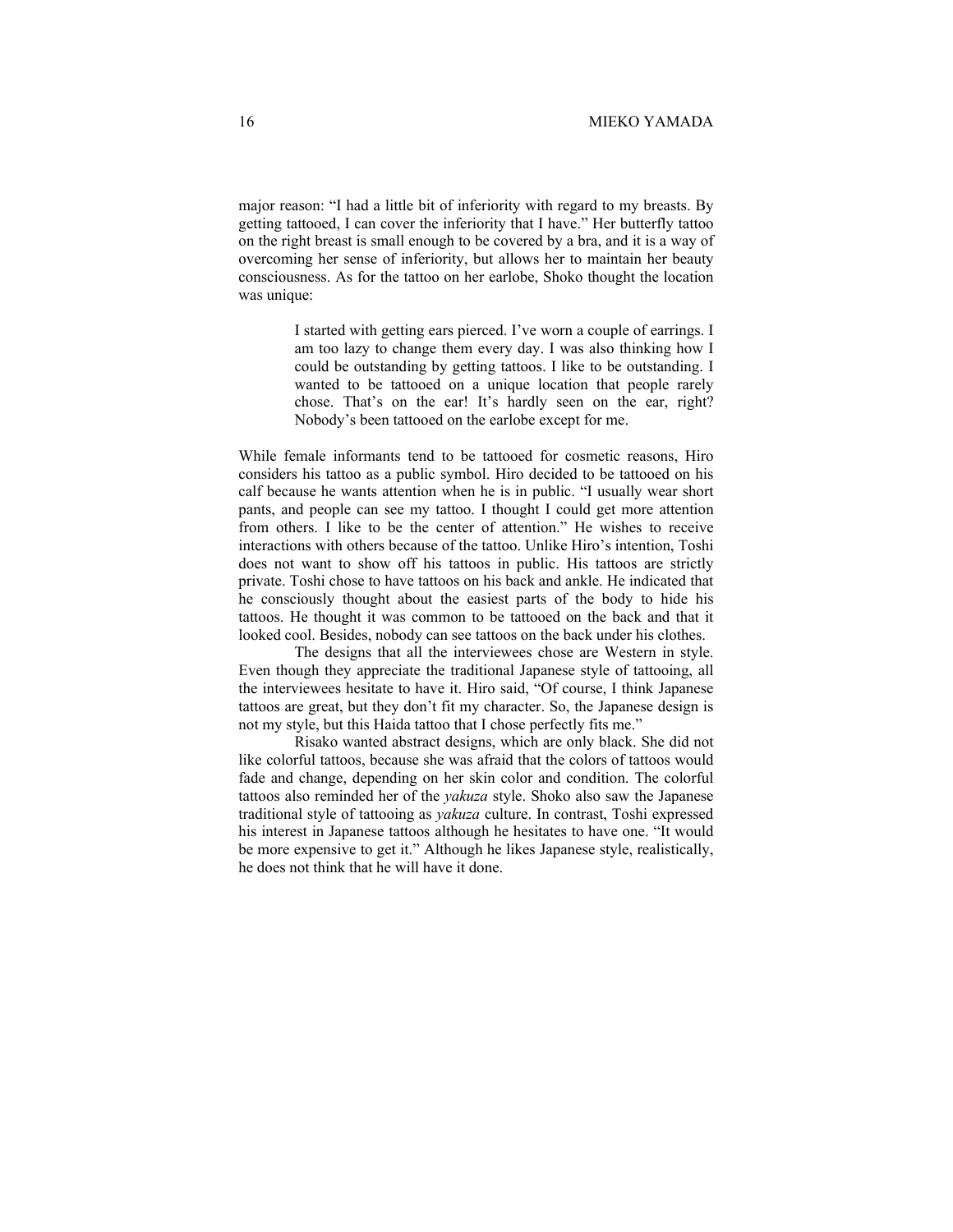The number of tattoos also reflects the reasons the participants have for their tattoos. Sachi and Hiro said, "One is enough for me." Risako said, "I haven't found which location on my body, nor do I have any reason to get a new one." Shoko stated that she would do something else, instead of having tattoos. Toshi wanted to get one more tattoo and insisted it would be the last one.

### **Public Reactions**

All the interviewees experienced different public reactions in Japan and Canada. Although they define their tattoos as important marks of uniqueness, independence, and self-alternation, they anticipate that they would either hide their tattoos from the public or would pretend that these were temporary tattoos when they go back to Japan. The act of being tattooed is associated with tattooees' social event experiences as well as personal identities.<sup>[21](#page-14-0)</sup> Body locations and designs may reveal the tattooees' social locations (i.e., forms of communication and distance). Sachi explained that a tattoo on the ankle looked sexy, but also that it was easy to hide by wearing pants and socks.

> I would not hesitate to go to a public pool in Japan. Many people with temporary tattoos (stickers) are seen there lately. My tattoo might be acceptable, but I wouldn't go to the pool where my mother used to go. She wouldn't want me to go there with her because of my tattoo.

Hiro also anticipates that he would hide his tattoo in Japan, depending on the workplace or other situations, although he seeks attention from many people in Canada:

> Thinking about Japanese society, it would be easier to hide the tattoo on the calf than on the arm. A tattoo on the arm could be more easily seen by others. They can still see the tattoo through shirts. A tattoo on the calf, however, will be hardly seen if I wear trousers.

Many Japanese that Hiro has encountered had negative images about being tattooed. He talked about one of his tattooed friends living in Japan. The

<span id="page-14-0"></span><sup>21</sup> Sanders, "Tattoo You."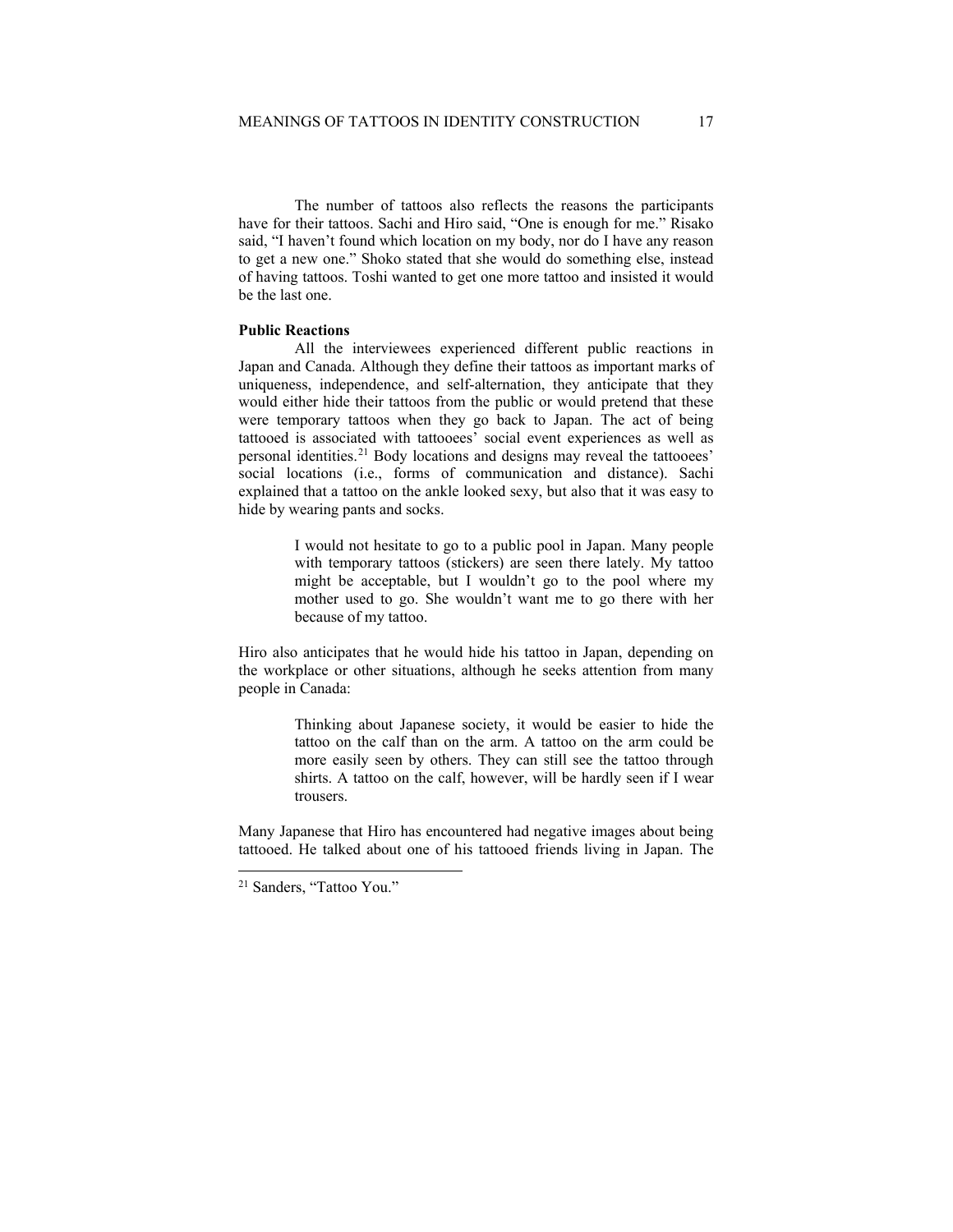friend has a tattoo on his shoulder. Though his tattoo was only outlined, he was not allowed to enter a public bath. Hiro also thinks the tattoo on his calf could be an obstacle when he seeks a job in Japan: "Suppose I go back to Japan, I will have to wear trousers at my workplace." In Canada, on the other hand, tattoos seem to be more acceptable than in Japan:

> In Canada, even some policemen have tattoos. What they are doing is a good thing, for example, to keep cities safe. I think having a tattoo doesn't matter as far as they are normally working....We can freely go and enter tattoo studios in Canada as if we were shopping at a convenience store. Everybody said to me, "Great!" I was so happy to hear it. In Japan, however, people think they have to visit tattoo studios secretly.

Shoko was not allowed to donate blood because of the tattoo on her earlobe. They suspected people with tattoos might be possibly infected with HIV virus. She has also seen the sign, "*Irezumi okotowari* [No tattoos allowed]," in the fitness clubs. Meanwhile, the shift of images and feelings toward tattooing among Japanese people is found. Because of the popularity of temporary tattoos, many people cannot tell whether her tattoos are real or temporary. When Shoko was asked whether her tattoos were real or not, she replied, "Oh, this is temporary." No one was suspicious about what she said.

### **Tattooing and Filial Piety**

The Japanese believe that hurting one's body goes against the cultural code of filial piety: "Don't intentionally hurt the body which has been given to you." Three of the participants knew of this lesson but claimed that being tattooed did not mean hurting the body. Nevertheless, even though they insisted that having a tattoo did not break cultural codes, they did consider what their parents would think about the tattoos. Sachi, the first-year biology major, said, "My mother cried on the phone when I told her that I got tattooed." Risako, the art major college student, had not told her parents yet. She was waiting for a good time to talk about her tattoos with them.

> Well, I haven't told my parents yet, but am sure I will after I become independent. Now I am financially depending on my parents. Thanks to them, I can study in Canada. If I get a job, I will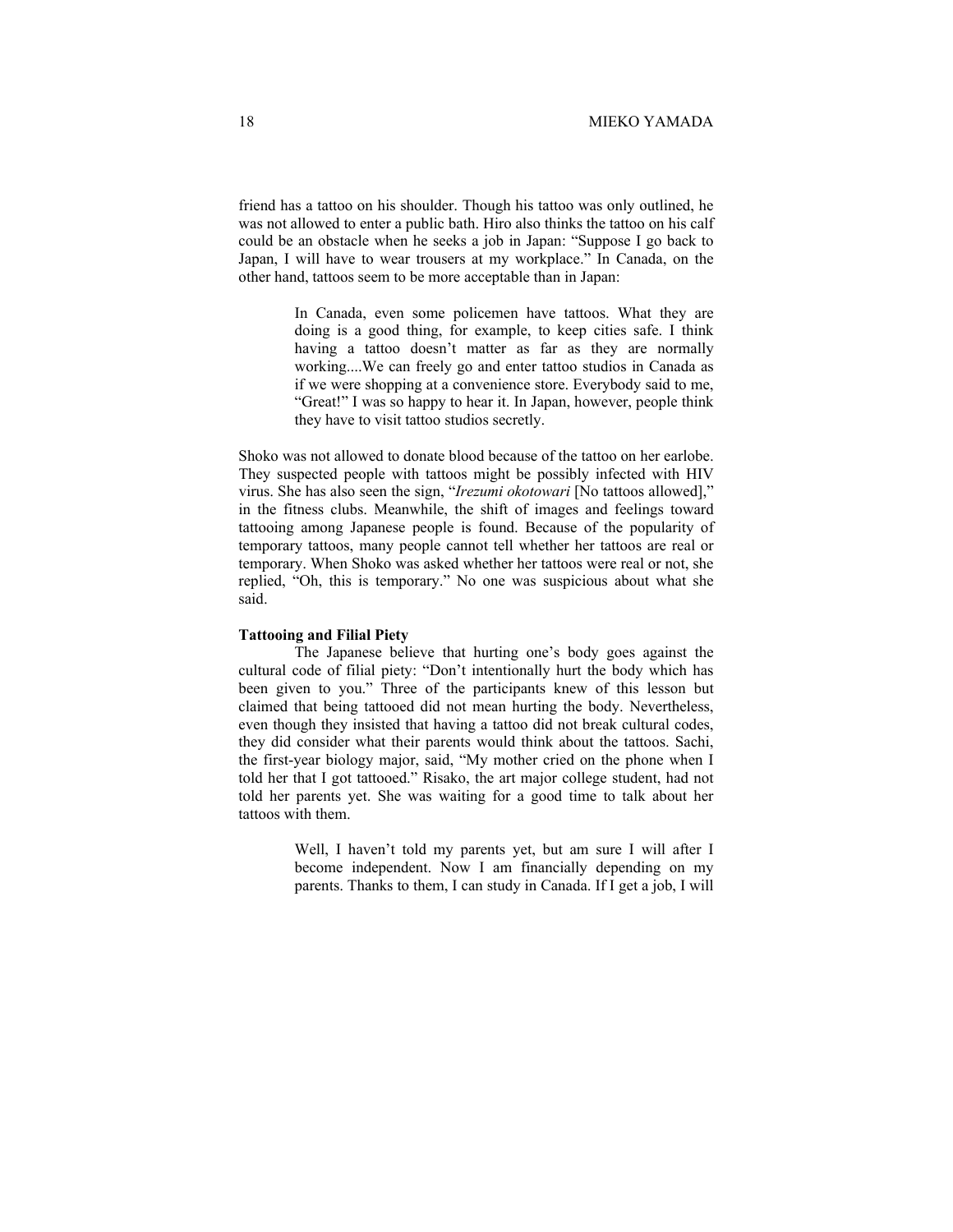tell them. But my parents already know I got the tattoo on the stomach. When I told them about this tattoo, they said, "We are relieved to hear the location. Nobody can see it." I thought their comments were strange. Why is the tattoo on the stomach okay for them? It didn't make any sense to me. But I couldn't complain to my parents at that time, because they are my parents who raised me. I have *on*, or a debt of gratitude. For now, I am keeping my tattoos a secret, but will tell them when I become independent.

Shoko explained how her family and others saw her tattoos: "My mother was sort of disappointed with what I did. Although my family didn't really blame me, I was scolded by other people." Shoko also asserted that being tattooed did not go against filial piety. She showed me a burn scar on the back of her hand:

> People often say, "Don't hurt the given body on purpose." But in my case, my parent was the first one that hurt my body. If parents hit their child, it means hurting the child, right? Although they are likely to verbally say, "Don't hurt your body," my parent was the first one that hurt my body.

There was an incident with her father. Shoko's father placed a big  $m\alpha a^{22}$  $m\alpha a^{22}$  $m\alpha a^{22}$ on her hand to chastise her when she was a little child:

> My father used more moxa than usual on the back of my hand. I was a little child, and couldn't stand it. My hand was shaking, and I wanted to drop it from my hand. When I dropped it, my father hit me and put the moxa on my hand again. I thought, "Is this man really my father? I am your daughter!"

Shoko's childhood dream was to become an actress, but she gave it up because of the scar that her father left. "Somehow, I gave up protecting myself from 'hurting my body.' The scar was a big deal, compared with tattoos." She continues:

<span id="page-16-0"></span><sup>22</sup> Moxibustion is produced by placing on the skin and igniting a cone of moxa, a tuft of soft combustible substance popularly used in the Orient.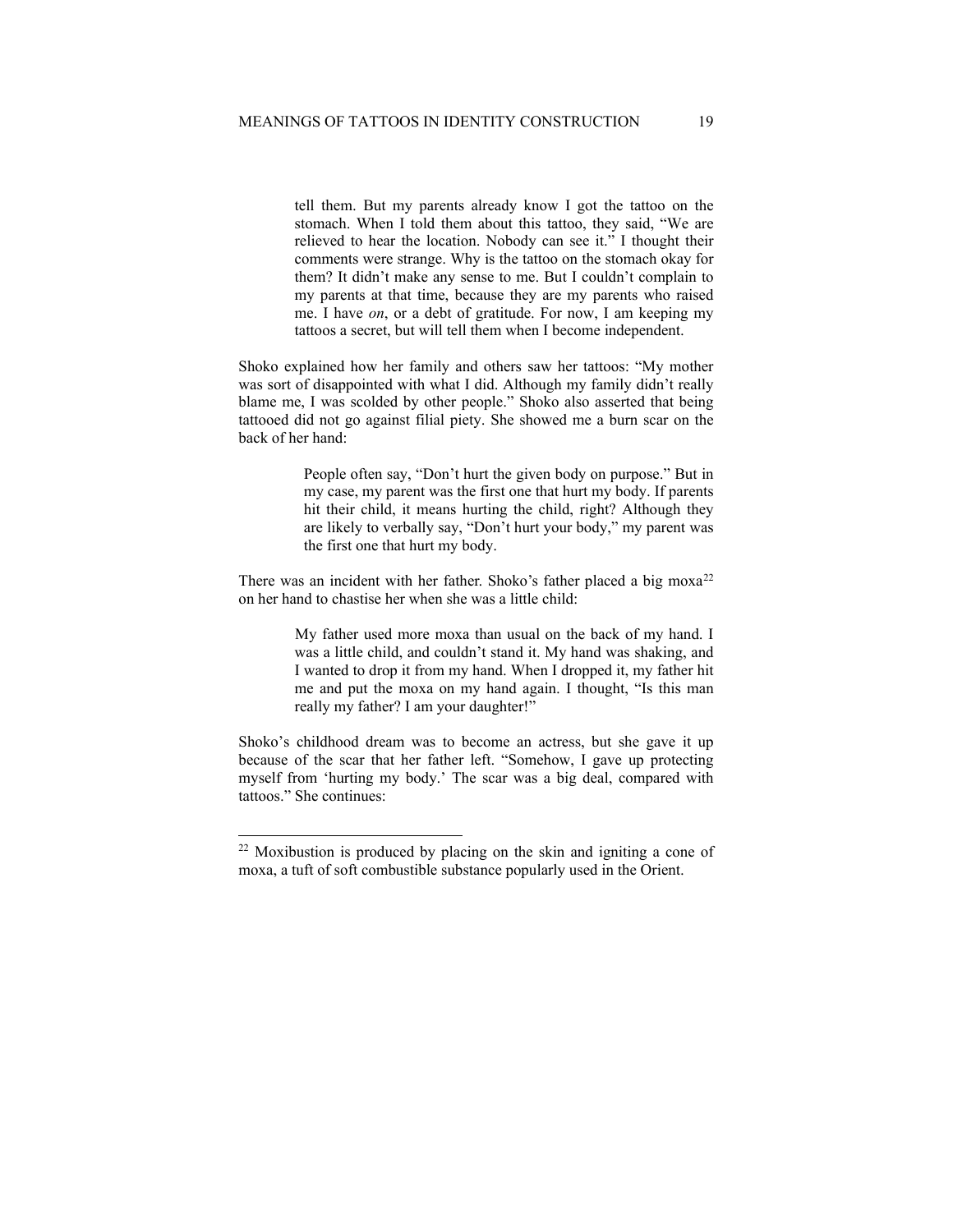I may not have cared about "hurting my body" since the incident. Although I don't mean to hurt myself on purpose, I am not particularly careful about hurting my body. I would have never felt sorry for my parents even though I had hurt my body.

# **Tattoos as Self-Confidence and Empowerment of Life**

In his interview, Risako commented about the connection between his tattoos and self-esteem:

> I feel more confident. I have what I want to do in the future. I can clearly explain my opinions or ideas to people. Besides, I have strong reasons for my tattoos. Without strong reasons for my tattoos, I cannot explain them to Japanese people who would ask me why I have tattoos. I am fully confident that I can persuade those people, because I have my own reasons.

At the beginning of the interviews, all of the participants said that their tattoos were a part of their fashion statements. As the interviews proceeded, however, I found that their reasons for tattoos were not simply to satisfy their fashion consciousness. By being tattooed, the participants tried to express and manifest their sense of self. They indicated that they felt more confident than before, and their tattoos represented a strong selfesteem and empowerment in their lives. The marks inscribed on their skin, therefore, became symbols that encouraged self-confidence.

"My tattoo is already a part of my body," Sachi said. "I don't think it's an accessory like rings or earrings. It's not a fashion, either." She does not treat her tattoo as anything special. It is a part of her life: "Of course, I have taken care of it, but didn't mean to have a particular wish or dream on my tattoo." Shoko focused on the pursuit of beauty and said that her tattoos served a function, just like other parts of her body such as eyes, mouth, or nose. Moreover, the tattoos are a way of expressing herself: "I want to have my own style, which no one else has."

# **Meanings of Tattoos in the Context of Identity-Construction**

The tattoos of these Japanese interviewees express multi-faceted meanings that combine their Japanese and Canadian environments. They reflect historical, social, and culture-ideological manifestations. The interviews show that their tattoos are not only a form of art or fashion, but also an urge for self-definition. In each instance, their tattoo experiences are